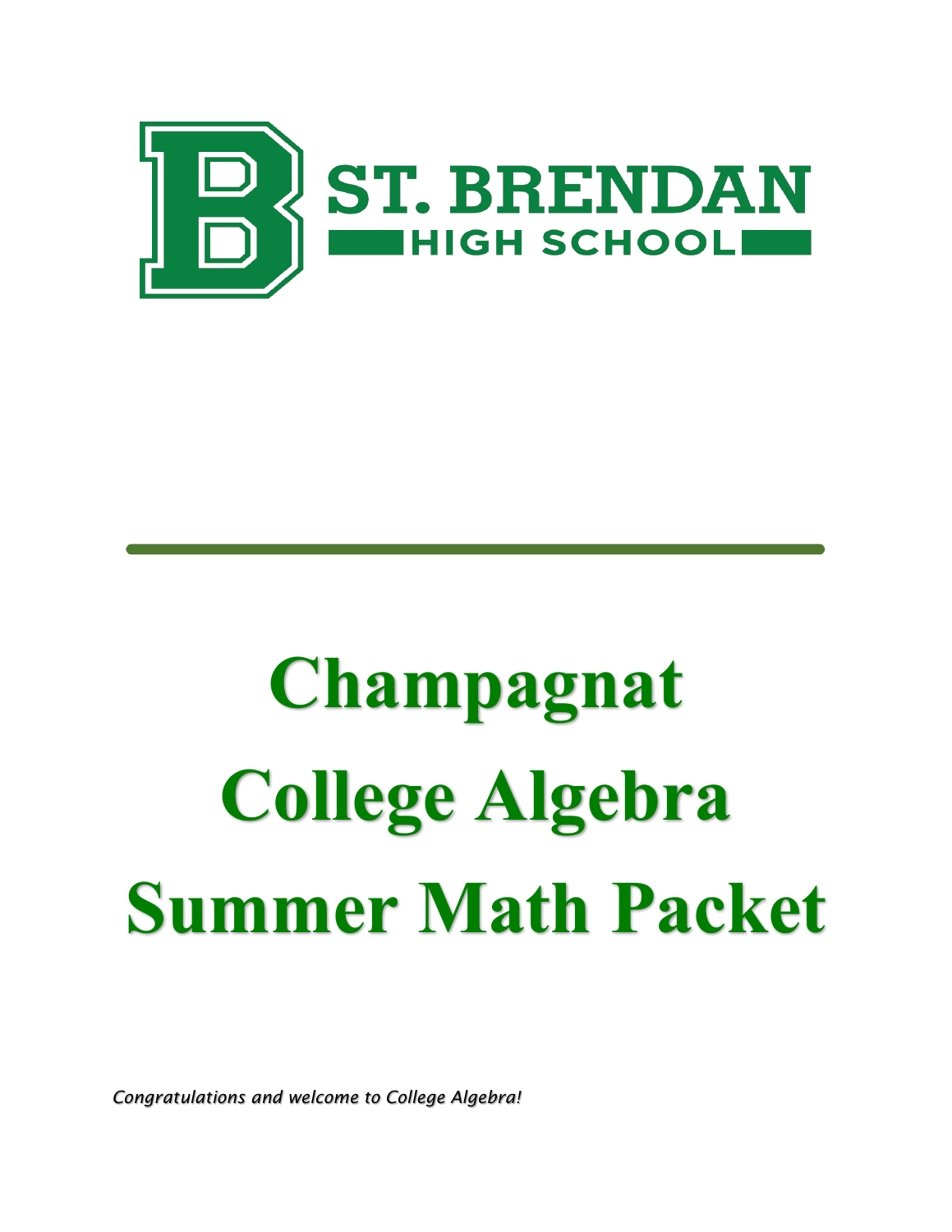This summer math packet is a review of some of the concepts learned in Algebra 2 that will be needed for College Algebra. It will assure that all students begin the school year on the same page and with equal opportunity to succeed in College Algebra.

## Instructions for completing the packet:

- Please print the packet or use loose leaf paper to complete the packet by hand showing all work. Work must be neat and legible.
- Please use your Algebra 2 notes or the websites provided to help you if you need reminders on how to complete some practice problems.
- Take notes as you complete your work. You will be given a quiz on this material the first week of school.
- Work on the packet with your friends. Help each other. Every student is responsible for knowing the material in this packet when you return in August. We will review as a team and everyone will be expected to participate.
- Bring your packet to our first class together. It will be collected for a grade. Only packets done with paper and pencil will be accepted.

## Helpful Websites:

[http://www.mathtv.com/](https://mathtv.com/) <http://www.purplemath.com/modules/index.htm> [https://www.khanacademy.org](https://www.khanacademy.org/)

## **Helpful for graphing functions:**

<https://www.education.ti.com/en/resources/family-of-functions>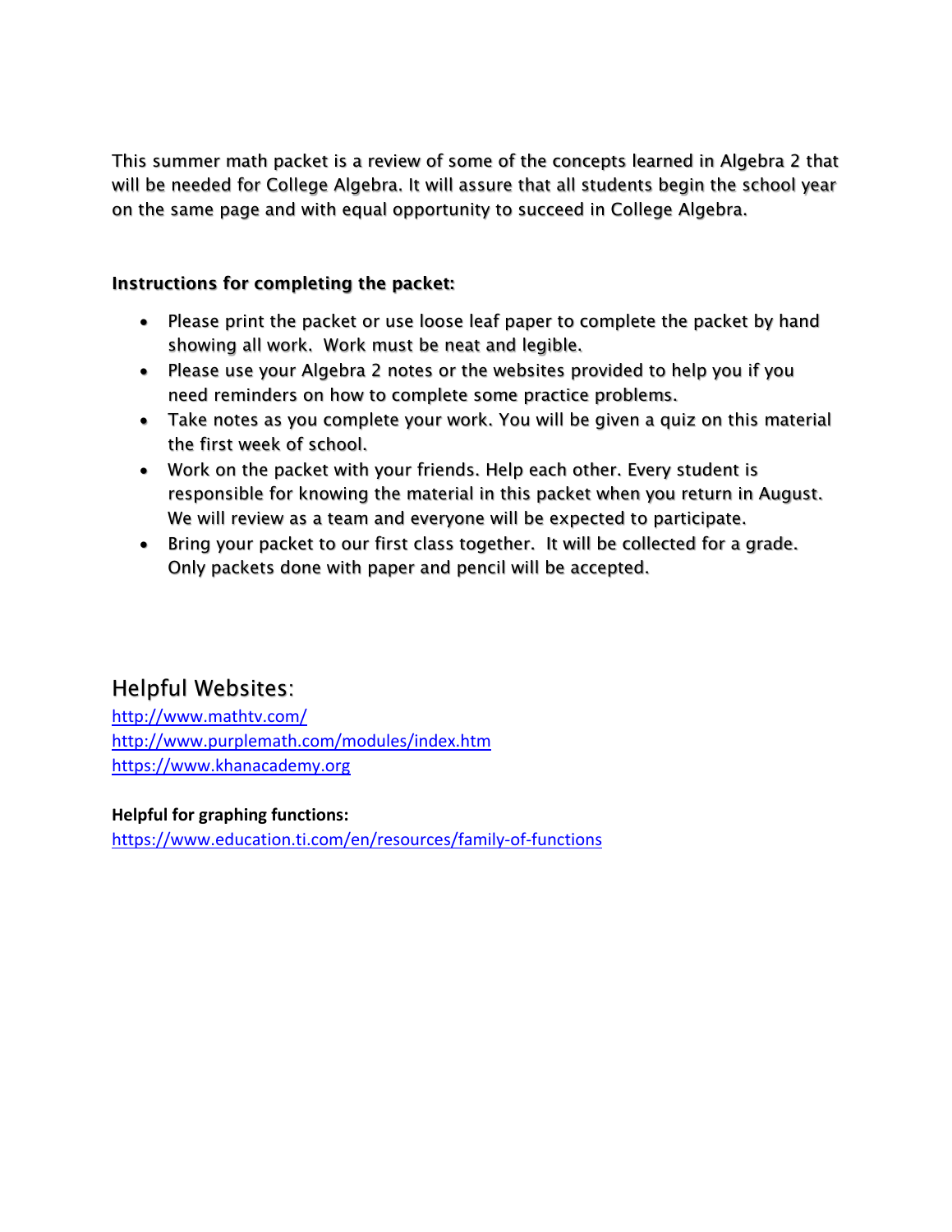College Algebra Summer Math Packet

Evaluate the algebraic expression for the given value or values of the variable(s).

1)  $(x + 3y)^2$ ;  $x = 3$  and  $y = 2$ 

2) 
$$
5 + 6(x - 7)^3
$$
;  $x = 9$ 

3) 
$$
x^2 - 5(x - y)
$$
;  $x = 8$  and  $y = 2$ 

4) 
$$
\frac{9(x-1)}{2x+4}
$$
;  $x = 7$ 

5) 
$$
\frac{y - 2x}{4x + xy}
$$
;  $x = -4$  and  $y = 5$ 

Find the slope of the line that goes through the given points.  $6)$   $(-5, -8)$ ,  $(-8, 6)$ 

 $7)$   $(7, 0)$ ,  $(0, 2)$ 

8)  $(6, -3), (-3, 2)$ 

$$
9) (5, 1), (6, 6)
$$

Graph the equation.



 $1)$  $2)$  $3)$ 4) 5)  $7)$  $10)$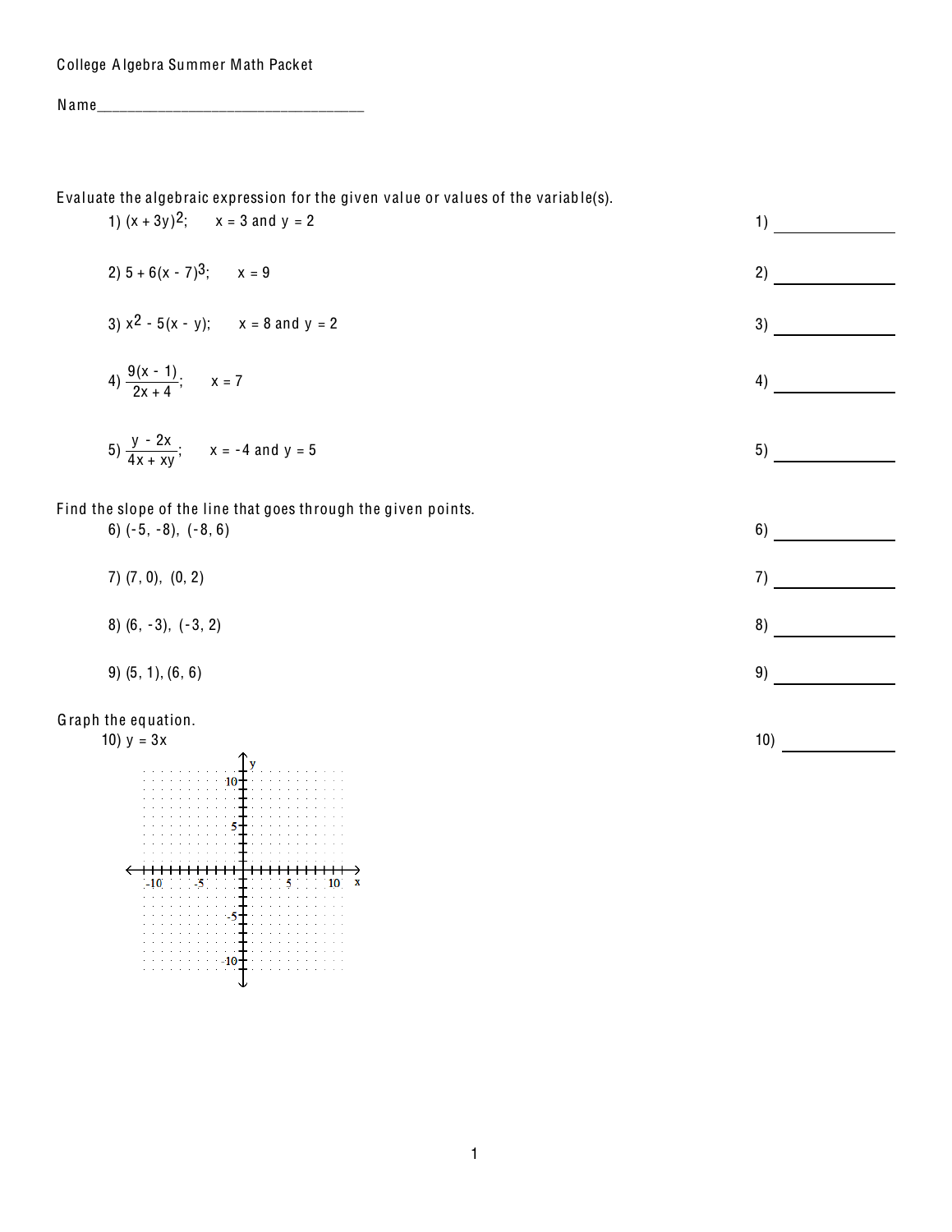11) 
$$
y = -\frac{2}{3}x - 9
$$
  
\n11)  $\frac{3}{10}$   
\n12)  $\frac{1}{3}$   
\n13)  $\frac{1}{10}$   
\n14)  $\frac{1}{10}$   
\n15) Find f(-4) when f(x) = 8x + 11.  
\n16) Find f(-4) when f(x) = 8x + 11.  
\n17) Find f(2) when f(x) = 4x<sup>2</sup> + 4x + 4.  
\n18) Find f(0) when f(x) =  $\frac{1}{7}$ x.  
\n19) The formula C =  $\frac{5}{9}$ (F - 32) expresses the relationship between Fahrenheit temperature, F, 15)  
\nand Celsius time, G. Use the formula to convert 41°F to its equivalent temperature  
\non the Celsius scale.  
\n16) A stone is dropped from a tower that is 740 feet high. The formula h = 740 - 161<sup>2</sup>  
\ndescribes the stone's height 1 above the ground, h, in feet, t seconds after it was dropped.  
\n111 numbers from the given set B that are members of the given Real Numbers subset.  
\n17) B = (18,  $\sqrt{5}$ , -15, 0, 0.5,  $\sqrt{25}$ ] Integers  
\n18) B = (6,  $\sqrt{5}$ , -22, 0, 0.4,  $\sqrt{5}$ ) When numbers  
\n19) B = (4,  $\sqrt{6}$ , -21, 0, 0.4,  $\sqrt{5}$ ) When numbers  
\nEvaluate the expression for the given values of x and y.  
\n20)  $\frac{|x|}{x} + \frac{|y|}{y}$ ; x = 4 and y = -1  
\nState the name of the property illustrated.  
\n21)

2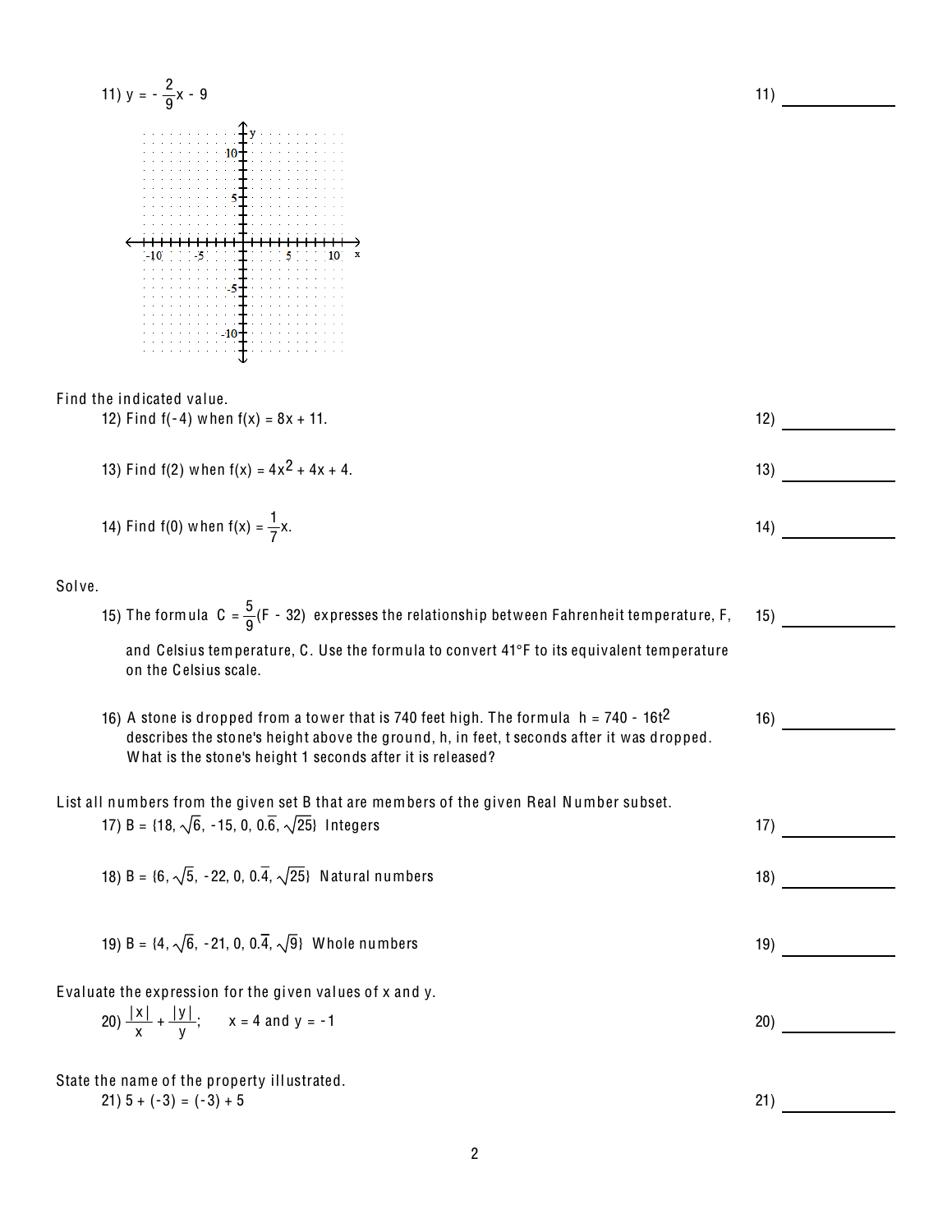| 22) $14 \cdot (7 + 1) = 14 \cdot 7 + 14 \cdot 1$                                              | 22) |  |
|-----------------------------------------------------------------------------------------------|-----|--|
| $23)$ 2 + $(21 + 22) = (2 + 21) + 22$                                                         | 23) |  |
| Simplify the algebraic expression.<br>$24) - 7(2r + 6) + 4(6r + 5)$                           | 24) |  |
| $(8z + 10) - (3z - 8)$                                                                        | 25) |  |
| $26) - 5(2x - 7) - 4x + 5$                                                                    | 26) |  |
| Write the algebraic expression without parentheses.<br>27) $\frac{1}{4}(4x) + [(3x) + (-3x)]$ | 27) |  |
| $(7z - 8w + 8y)$                                                                              | 28) |  |
| Simplify the exponential expression.<br>29) $x^3 \cdot x^9$                                   | 29) |  |
| 30) $(-6x^7)(-4x^9)$                                                                          | 30) |  |
| 31) $(-10x^4y)(-4x^5y^2)$                                                                     | 31) |  |
| 32) $\frac{x^{6}}{x^{2}}$                                                                     | 32) |  |
| 33) $\frac{x^4}{x^7}$                                                                         | 33) |  |
| 34) $\frac{5x^5}{x^3}$                                                                        | 34) |  |
| $35)\frac{27\times13}{3\times3}$                                                              | 35) |  |
| 36) $\frac{x^{13}y^{13}}{x^{7}y^{4}}$                                                         | 36) |  |
| 37) $\frac{72x^5y^{11}}{9x^2y^5}$                                                             | 37) |  |
|                                                                                               |     |  |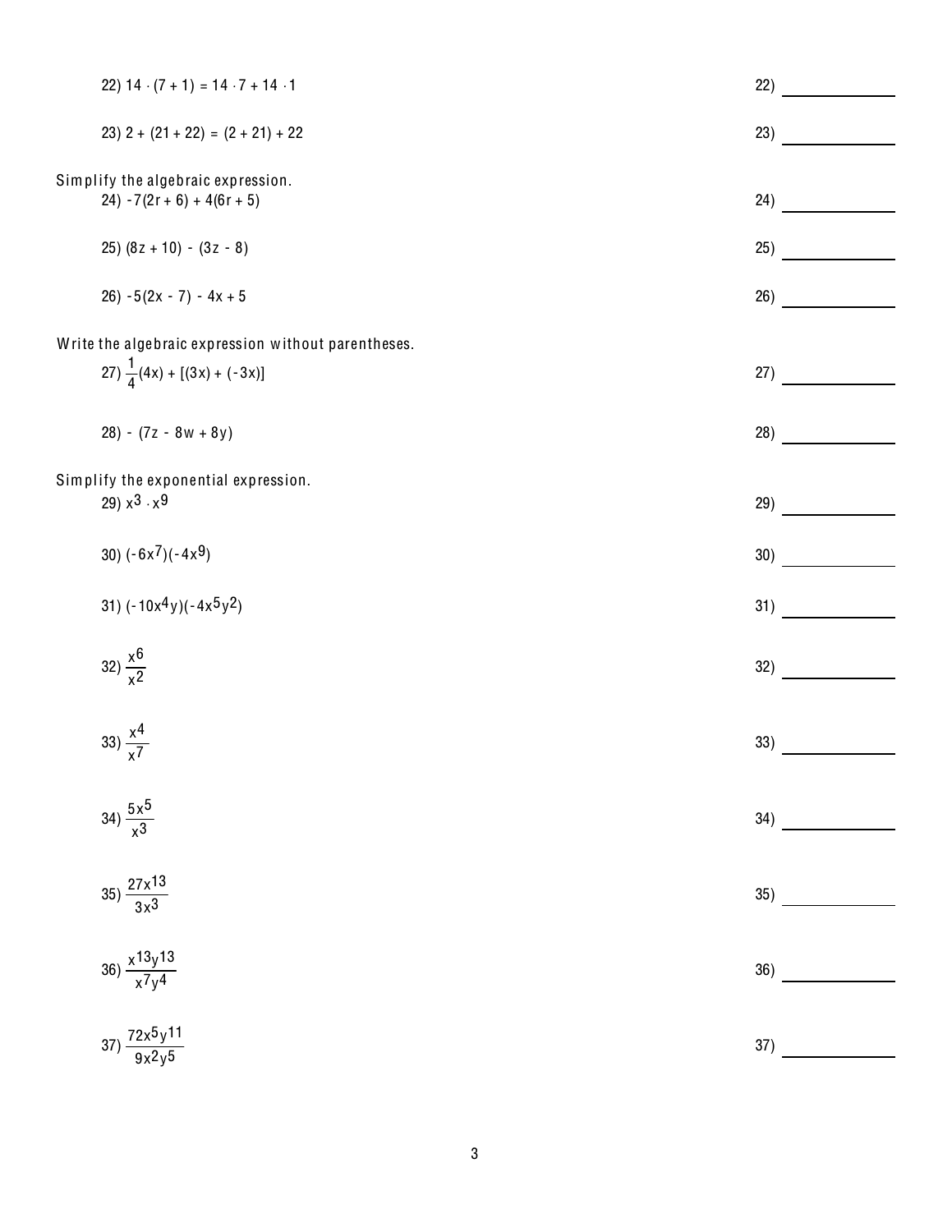| 38) $\frac{-14x^2}{2x^7}$                                                                  | 38) |
|--------------------------------------------------------------------------------------------|-----|
| $39) \, \frac{30x^{11}y^{10}z^{6}}{5x^3y^4z^5}$                                            | 39) |
| 40) $(-8)^0$                                                                               | 40) |
| $41) - 70$                                                                                 | 41) |
| 42) $2 - 3$                                                                                | 42) |
| 43) $(-3) - 2$                                                                             | 43) |
| 44) $x^6 \cdot x^{-2}$                                                                     | 44) |
| 45) $\frac{x-9}{x^2}$                                                                      | 45) |
| 46) $\frac{63x^{20}y^{5}}{7x^{19}y^{-3}}$                                                  | 46) |
| 47) $(x^5)^9$                                                                              | 47) |
| 48) $(11x^7)^2$                                                                            | 48) |
| 49) $(-6x^3y^6)^2$                                                                         | 49) |
| 50) $(5x^3)^{-2}$                                                                          | 50) |
| $51\left(\frac{-3x}{y}\right)^3$                                                           | 51) |
| Simplify the exponential expression. Assume that variables represent nonzero real numbers. |     |
| 52) $\frac{(2x^2)^3}{x^{15}}$                                                              | 52) |
| $(xy^6)^{-2}$                                                                              |     |

 $\frac{53}{x^{6}y}$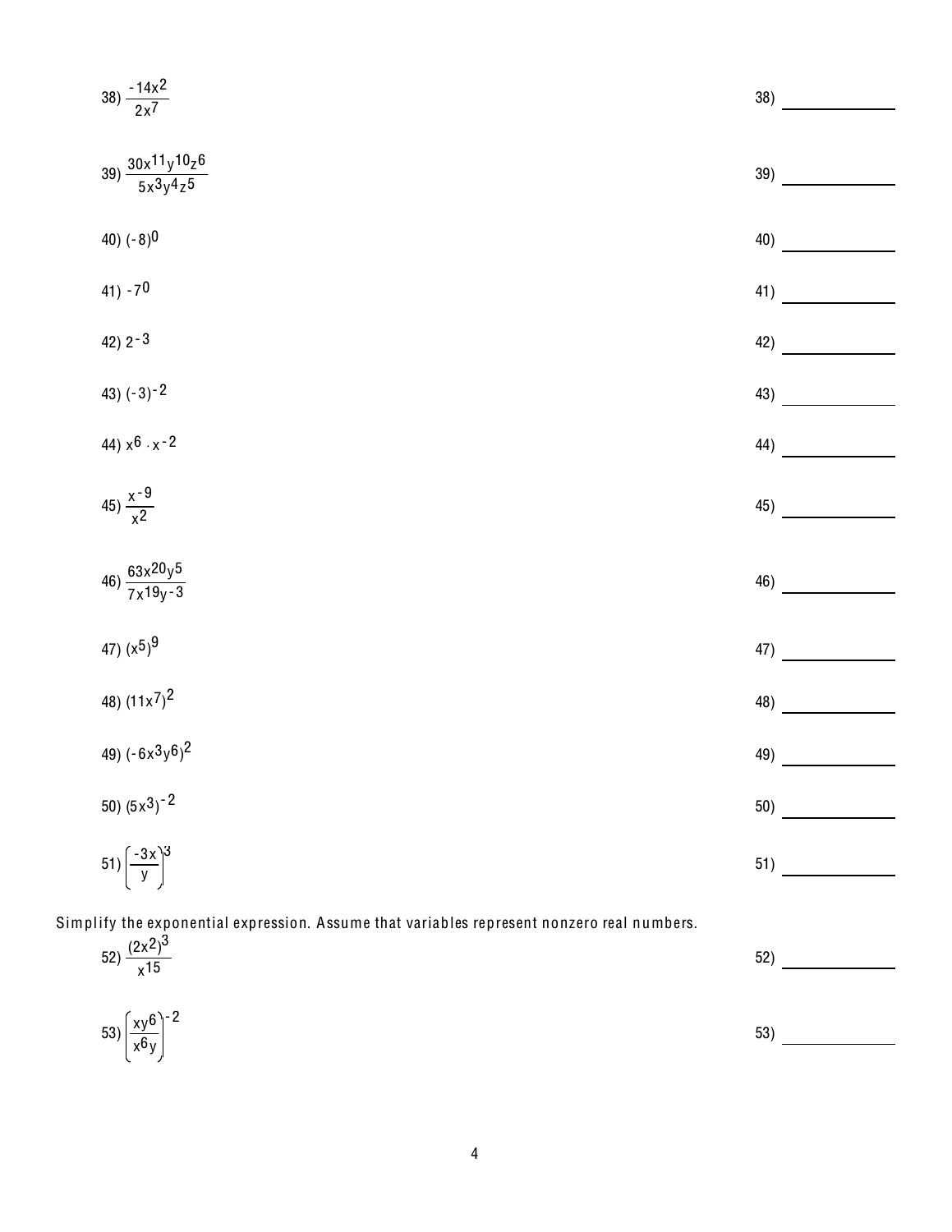Evaluate the expression or indicate that the root is not a real number.

|                   | 54) $\sqrt{-121}$                                                                                                                   | 54) |
|-------------------|-------------------------------------------------------------------------------------------------------------------------------------|-----|
|                   | 55) $-\sqrt{9}$                                                                                                                     | 55) |
|                   | 56) $\sqrt{144 + 25}$                                                                                                               | 56) |
|                   | 57) $\sqrt{16} + \sqrt{9}$                                                                                                          | 57) |
|                   | Use the product rule to simplify the expression.<br>58) $\sqrt{275}$                                                                |     |
|                   | 59) $\sqrt{147}$                                                                                                                    | 59) |
|                   | Use the quotient rule to simplify the expression.                                                                                   |     |
|                   | 60) $\sqrt{\frac{1}{9}}$                                                                                                            | 60) |
|                   | 61) $\frac{\sqrt{100x^4}}{\sqrt{5x}}$                                                                                               | 61) |
|                   | Add or subtract terms whenever possible.<br>62) $4\sqrt{6} + 8\sqrt{6}$                                                             | 62) |
|                   | 63) $9\sqrt{3} + 6\sqrt{75}$                                                                                                        | 63) |
|                   | Evaluate the radical expressions or indicate that the root is not a real number.                                                    |     |
|                   | 64) $\sqrt[4]{16}$                                                                                                                  | 64) |
|                   | Perform the indicated operations. Write the resulting polynomial in standard form.<br>65) $(7x^5 + 2x^2 - 8x) + (4x^5 + 3x^2 + 5x)$ | 65) |
|                   | 66) $(9x^{7} + 2x^{6} + 6x^{5} + 4) + (9x^{7} + 7x^{6} - 8x^{5} - 6)$                                                               | 66) |
|                   | 67) $(5x^7 + 14x^4 + 17) - (2x^7 - 14x^4 + 20)$                                                                                     | 67) |
|                   | 68) $(6x^4 + 8x^3 - 5x^2 + 5) - (2x^4 + 3x^3 - 7x^2 - 6)$                                                                           | 68) |
| Find the product. |                                                                                                                                     |     |
|                   | 69) $(x + 9)(x2 + 4x - 7)$                                                                                                          | 69) |
|                   | 70) $(9x + 11)(5x + 4)$                                                                                                             | 70) |
|                   |                                                                                                                                     |     |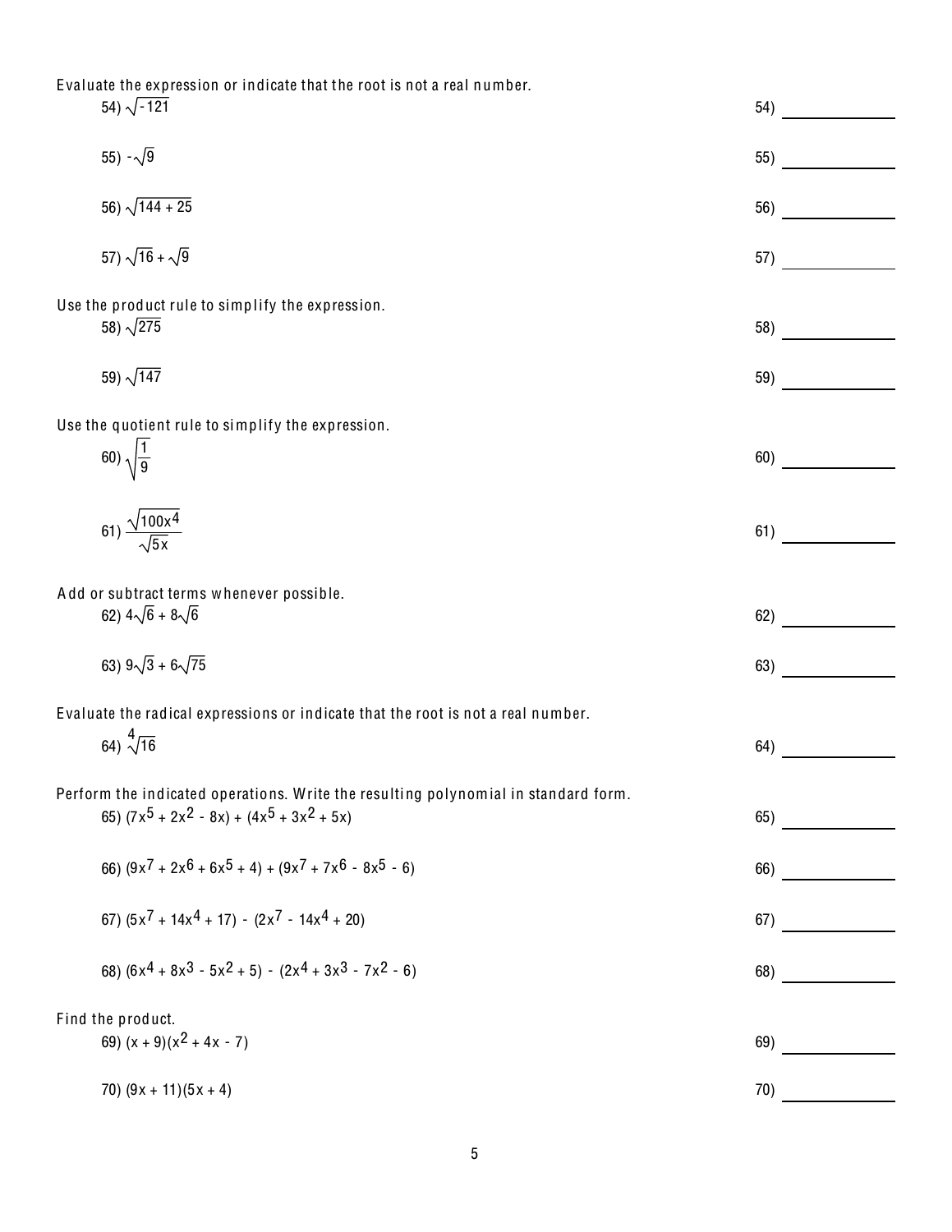| 71) $(3x + 1)(x + 10)$                                                                                         | 71) |
|----------------------------------------------------------------------------------------------------------------|-----|
| 72) $(x + 11)(x + 7)$                                                                                          | 72) |
| Solve the problem.<br>73) Write a polynomial in standard form that represents the volume of the open box.<br>χ | 73) |
| $12 - 8x$<br>$6 - 8x$                                                                                          |     |
| Find the product.<br>74) $(3x + 8)(3x - 8)$                                                                    | 74) |
| 75) $(4x^2 + 7x)(4x^2 - 7x)$                                                                                   | 75) |
| 76) $(x + 4y)(2x - 3y)$                                                                                        | 76) |
| 77) $(m - n)(m2 + mn + n2)$                                                                                    | 77) |
| Factor out the greatest common factor.<br>78) 5x - 20                                                          | 78) |
| 79) $5x^2 + 30x$                                                                                               | 79) |
| 80) $14x^4 - 6x^3 + 10x^2$                                                                                     | 80) |
| Factor by grouping. Assume any variable exponents represent whole numbers.<br>81) $x^3 - 4x^2 + 2x - 8$        | 81) |
| 82) $x^3 + 7x - 5x^2 - 35$                                                                                     | 82) |
| Factor the trinomial, or state that the trinomial is prime.<br>83) $x^2 - 12x + 27$                            | 83) |
| 84) $x^2$ + 14x + 48                                                                                           | 84) |
| 85) $x^2 - 16x + 63$                                                                                           | 85) |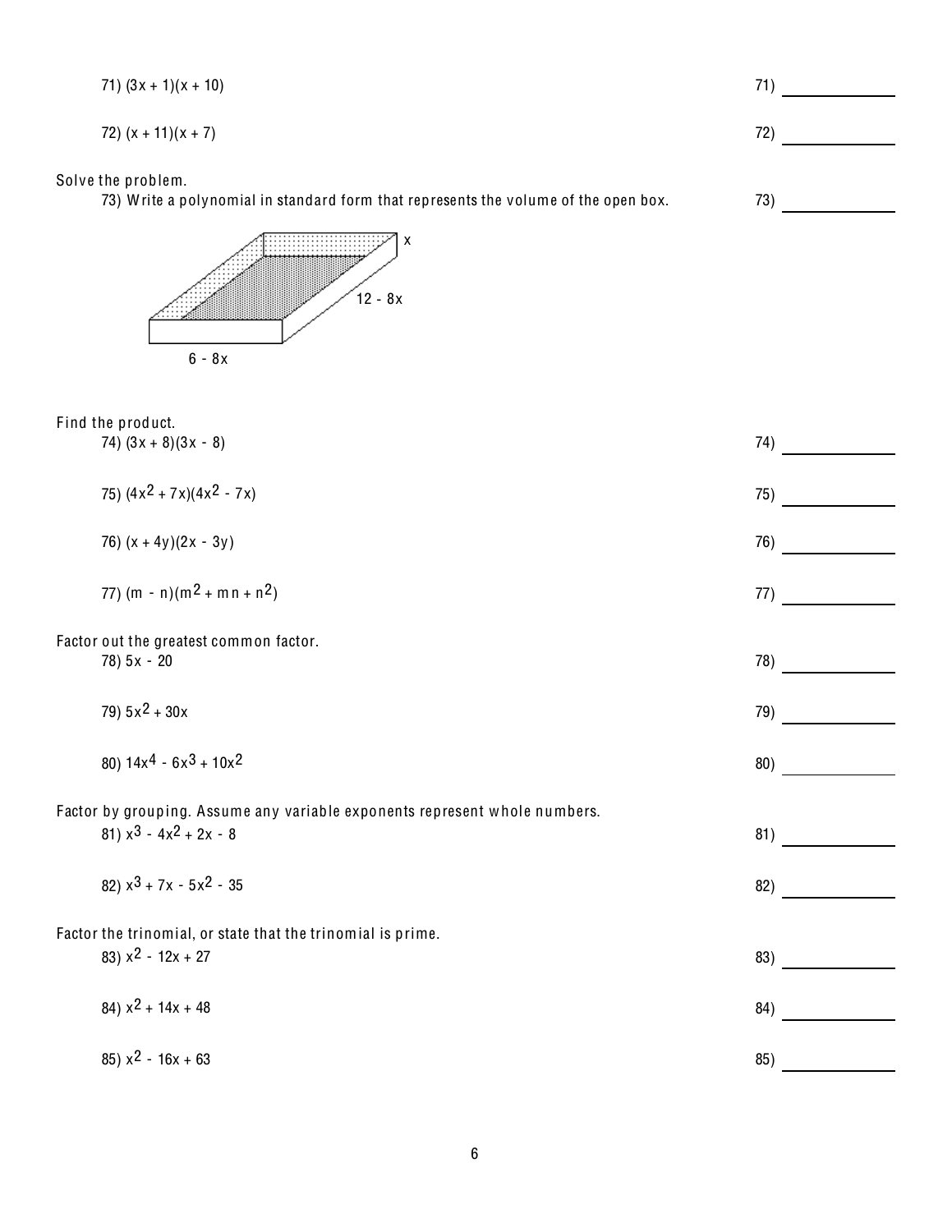| 86) $x^2$ + 5x - 36                                                                                         | 86)  |
|-------------------------------------------------------------------------------------------------------------|------|
| 87) $x^2 - x - 6$                                                                                           | 87)  |
| 88) $x^2 - x - 54$                                                                                          | 88)  |
| 89) $2x^2 - 7x - 15$                                                                                        | 89)  |
| 90) $7x^2 - 5x + 2$                                                                                         | 90)  |
| 91) $x^2 - 15xy + 54y^2$                                                                                    | 91)  |
| Factor the difference of two squares.<br>92) $x^2 - 144$                                                    | 92)  |
| 93) $4x^2 - 49$                                                                                             | 93)  |
| 94) $81x^2 - 121y^2$                                                                                        | 94)  |
| Factor the perfect square trinomial.<br>95) $x^2$ + 4x + 4                                                  | 95)  |
| 96) $x^2 - 15x + 225$                                                                                       | 96)  |
| 97) $49x^2 + 14x + 1$                                                                                       | 97)  |
| Find all numbers that must be excluded from the domain of the rational expression.<br>98) $\frac{4}{x - 9}$ |      |
| 99) $\frac{x+5}{x^2-36}$                                                                                    | 99)  |
| 100) $\frac{x+3}{x^2-8x+15}$                                                                                | 100) |

Simplify the rational expression. Find all numbers that must be excluded from the domain of the simplified rational expression.

| $x^2$ + 10x + 25<br>101)<br>$x^2$ + 14x + 45 | 101) |  |
|----------------------------------------------|------|--|
|                                              |      |  |